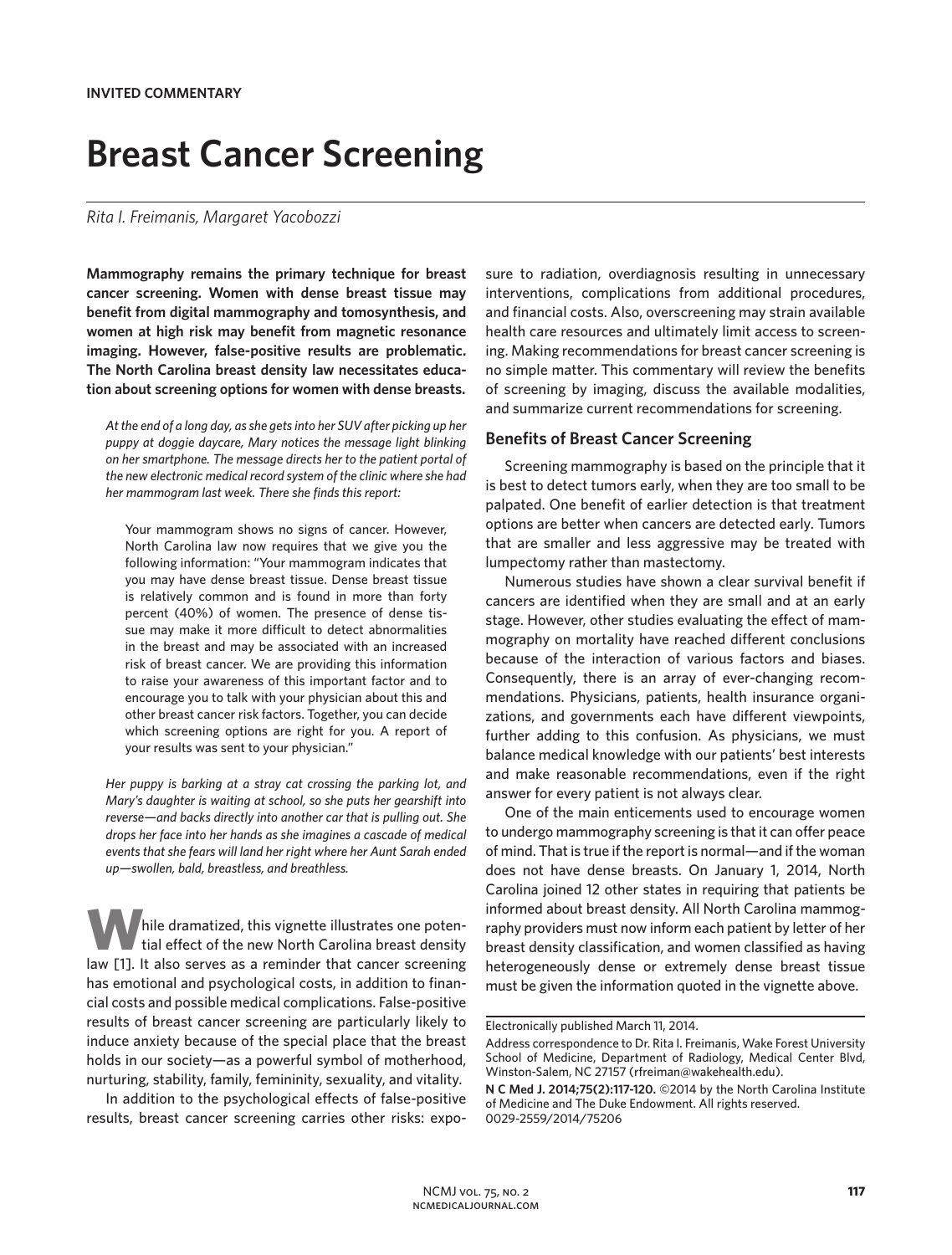The wording and implications of such a letter will certainly cause concern for many women. Assessment of a patient's breast density has become pivotal, but this assessment is actually one of the most subjective determinations a radiologist must make. Unfortunately, determination of breast density will continue to be subjective until we have widely available tools that can measure breast density objectively.

## **Imaging Modalities**

*Mammography.* Compared with computed tomography (CT), mammography uses a relatively small amount of radiation; nevertheless, this radiation exposure still carries theoretical risks. The risk of having a mammogram is approximately the same as the difference in risk from background radiation received while living for 1 year in Colorado (where background radiation levels are higher) versus North Carolina. Mammography is highly sensitive for detection of calcifications, which may indicate the presence of ductal carcinoma in situ (DCIS). However, the detection of invasive cancers presenting as small masses is compromised by the presence of dense breast tissue. Because some cancers are difficult to see, subtle findings seen on screening may result in patients being recalled for diagnostic imaging, which most often reveals the findings to be benign.

Digital mammography has replaced film mammography in many North Carolina clinics. A multi-institutional trial conducted by Pisano and colleagues—the Digital Mammographic Imaging Screening Trial (DMIST)—showed that the overall diagnostic accuracy of digital mammography is similar to that of film mammography, and digital mammography is more accurate in some subgroups: women younger than 50 years, those with dense breasts, and those who are premenopausal or perimenopausal [2, 3]. Interestingly, mammographic technique may affect classification of a particular patient's breast density. Specifically, the breasts of a particular patient may appear less dense on digital mammography than on film mammography.

*Tomosynthesis.* Tomosynthesis is the newest improvement in mammography to gain acceptance in practice. This technique uses multiple low-dose radiographic exposures taken at different angles to generate a data set from which 3-dimensional images are reconstructed. Currently, the 3-dimensional images are taken in addition to the standard images, roughly doubling the radiation exposure compared with that of a standard mammogram, but the total radiation dose is still within the limits set by the US Food and Drug Administration. The main benefits of tomosynthesis are lower recall rates and a slight increase in cancer detection [4]. By having fewer recalls, tomosynthesis may reduce the number of women who experience anxiety associated with screening. Tomosynthesis is particularly helpful in women with dense breasts [4], but until a current procedural terminology (CPT) code is established for this procedure, clinicians will face challenges in ordering this study and obtaining reimbursement for it.

*Ultrasound.* Because a sonogram uses sound waves to visualize the body, it does not expose the patient to radiation or require the use of an intravenous (IV) contrast agent. However, ultrasound is highly operator-dependent, and the quality of the images is variable. Normal breast tissue can mimic cancer on ultrasound, so the false-positive rate is high; thus many ultrasound findings lead to biopsies that ultimately reveal benign results [5]. Therefore, although ultrasound can be extremely helpful in diagnostic mammography, it is not generally used for screening. Some physicians recommend ultrasound for screening of dense breasts if a patient cannot undergo magnetic resonance imaging (MRI). The cost of ultrasound is less than that of MRI and similar to that of mammography.

*MRI.* Because MRI is less affected by breast density, it has high sensitivity for invasive cancer and can detect additional invasive breast tumors beyond those found on mammography or ultrasound [6]. However, we do not yet know whether finding this additional disease affects mortality. The falsepositive rate for MRI is lower than that of ultrasound, but this rate is only acceptably low if screening is limited to high-risk women. MRI is also considerably more expensive than mammography or ultrasound.

Although MRI does not involve the use of radiation, effective cancer screening does require the use of a nonradioactive gadolinium-based IV contrast agent. An allergy to the contrast agent, poor renal function, or pregnancy can thus preclude the use of MRI for breast cancer screening. Also, patients with certain devices—such as pacemakers or aneurysm clips—cannot undergo MRI, and highly claustrophobic patients may not tolerate MRI, even with premedication. Finally, MRI does not replace mammography, because the calcifications that may indicate DCIS are not visible on MRI.

# **Current Breast Cancer Screening Recommendations**

In the profusion (and confusion) of changing recommendations for breast cancer screening, patients and providers can look to larger specialty organizations for stable, evidence-based recommendations. The breast imaging section at Wake Forest Baptist Medical Center has generally followed the guidelines of the American Cancer Society (ACS) and the American College of Radiology (ACR).

The ACS guidelines are the simplest set of guidelines, but they do not take into account breast density or special risk categories. They recommend that women aged 40 years or older have yearly mammography for as long as they are in good health, and that high-risk women undergo both MRI and mammography every year [7].

The more detailed ACR guidelines use appropriateness criteria that weigh the value of imaging tests according to patient factors, and these guidelines include definitions of risk factors. On the ACR scale, ratings of 7, 8, or 9 mean that the procedure is "usually appropriate"; ratings of 4, 5, or 6 mean that it "may be appropriate"; and ratings of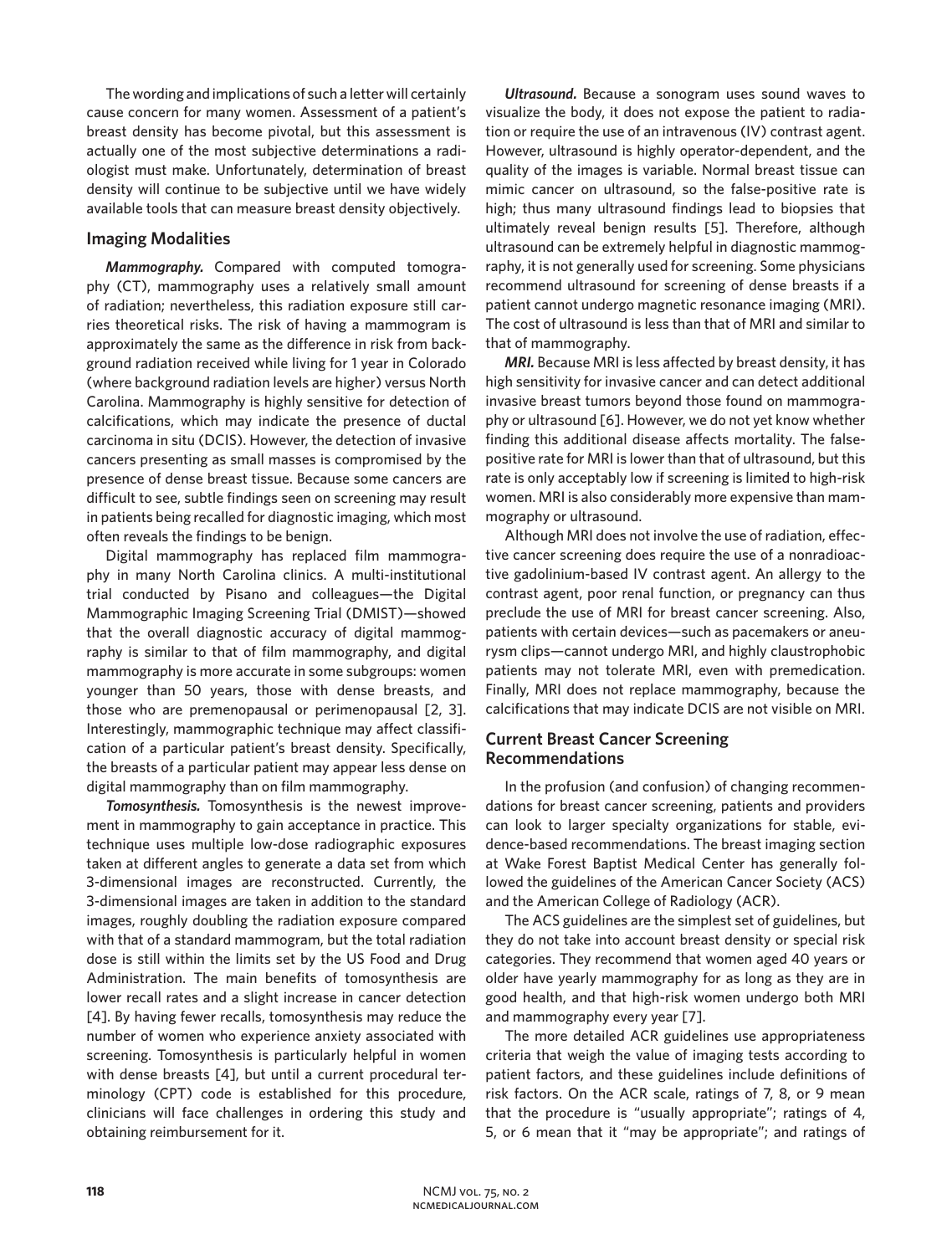1, 2, or 3 mean that it is "usually not appropriate." Table 1 summarizes the ACR recommendations [8], which can be read in their entirety on the ACR Web site (http://www.acr .org/~/media/ACR/Documents/AppCriteria/Diagnostic/ BreastCancerScreening.pdf).

Given the complexity of these recommendations, determining optimal screening strategies for an individual woman may necessitate an in-depth analysis of risks and benefits. If half of all women undergoing mammography receive "dense breast" letters, there will be a tremendous need for education of both providers and patients. Fortunately, helpful information is available online. The California Breast Density Information Group has developed an excellent Web site, www.breastdensity.info. After consulting with the California group, Cherie Kuzmiak, MD, of the University of North Carolina at Chapel Hill began adapting this Web site for use in North Carolina, and the North Carolina Web site is now available at www.ncacr.org/breast-health.php. The value of this Web site lies in 2 aspects: its design, which is very clear and user-friendly, targeting patients as well as referring physicians and radiologists; and its comprehensiveness, with detailed sections devoted to the new law, breast density, screening techniques, and references. Other informative resources include the ACR appropriateness criteria for breast screening mentioned above, as well as an ACS article discussing early detection of breast cancer [9]. While online resources are helpful, clinic consultations will still be necessary for anxious patients and those with a complicated risk profile, and genetic counseling is appropriate for some women with a strong family history of breast cancer.

## **Conclusion**

Breast cancer screening has been proven to save lives and to permit better treatment options. Mammography remains the mainstay of screening and has recently been improved by the development of a digital technique and tomosynthesis. MRI is also firmly established as part of the breast cancer screening process for high-risk women. Ultrasound may be useful in some situations, but it carries the highest falsepositive rate of the available screening technologies.

The North Carolina breast density law, which took effect on January 1, 2014, will have positive and negative consequences. There is debate regarding the exact percentage of women who have dense breast tissue and the degree of increased risk they face, but detecting cancer in these women *is* more difficult, and a normal report without the type of caveat the law requires could be falsely reassuring. Therefore, it is good to share this potentially significant medical information with patients, even though it makes peace of mind more elusive as women undergo additional screening and receive further test results, which may or may not be normal. Our challenge as physicians is to be prepared to respond to the increased concern and questions of women with dense breast tissue.

Although the complexity of breast cancer screening prevents me from giving a simple set of recommendations that would be applicable to all asymptomatic women, I would like to suggest this summary as a reasonable approach:

(1) All women should receive yearly mammograms, preferably digital, beginning at age 40 years, or pos-

| <b>Screening method</b>                     | Appropriateness<br>rating <sup>a</sup> | <b>Special considerations</b>                                                                                                                                                                                |
|---------------------------------------------|----------------------------------------|--------------------------------------------------------------------------------------------------------------------------------------------------------------------------------------------------------------|
| For women at average risk <sup>b</sup>      |                                        |                                                                                                                                                                                                              |
| Yearly mammography                          | 9                                      |                                                                                                                                                                                                              |
| MRI with a contrast agent                   | 3                                      |                                                                                                                                                                                                              |
| Ultrasound                                  | $\overline{2}$                         |                                                                                                                                                                                                              |
| For women at intermediate risk <sup>c</sup> |                                        |                                                                                                                                                                                                              |
| Yearly mammography                          | 9                                      |                                                                                                                                                                                                              |
| MRI with a contrast agent                   | 7                                      |                                                                                                                                                                                                              |
| Ultrasound                                  | 5                                      |                                                                                                                                                                                                              |
| For women at high risk <sup>d</sup>         |                                        |                                                                                                                                                                                                              |
| Yearly mammography                          | 9                                      | Recommended to begin between age 25 years and age 30 years, or<br>10 years before the age at which a first-degree relative was diagnosed,<br>or 8 years after radiation therapy, but not before age 25 years |
| MRI with a contrast agent                   | 9                                      |                                                                                                                                                                                                              |
| Ultrasound                                  | 6                                      | If the patient cannot have an MRI                                                                                                                                                                            |

Intermediate-risk women are those with a personal history of breast cancer, lobular neoplasia, atypical ductal hyperplasia, or a 15%–20% lifetime risk of breast cancer.

d High-risk women are those who have a *BRCA* gene mutation or who are untested but have a first-degree relative with such a mutation, those who received chest irradiation between the ages of 10 and 30 years, and those with a 20% or greater lifetime risk of breast cancer.